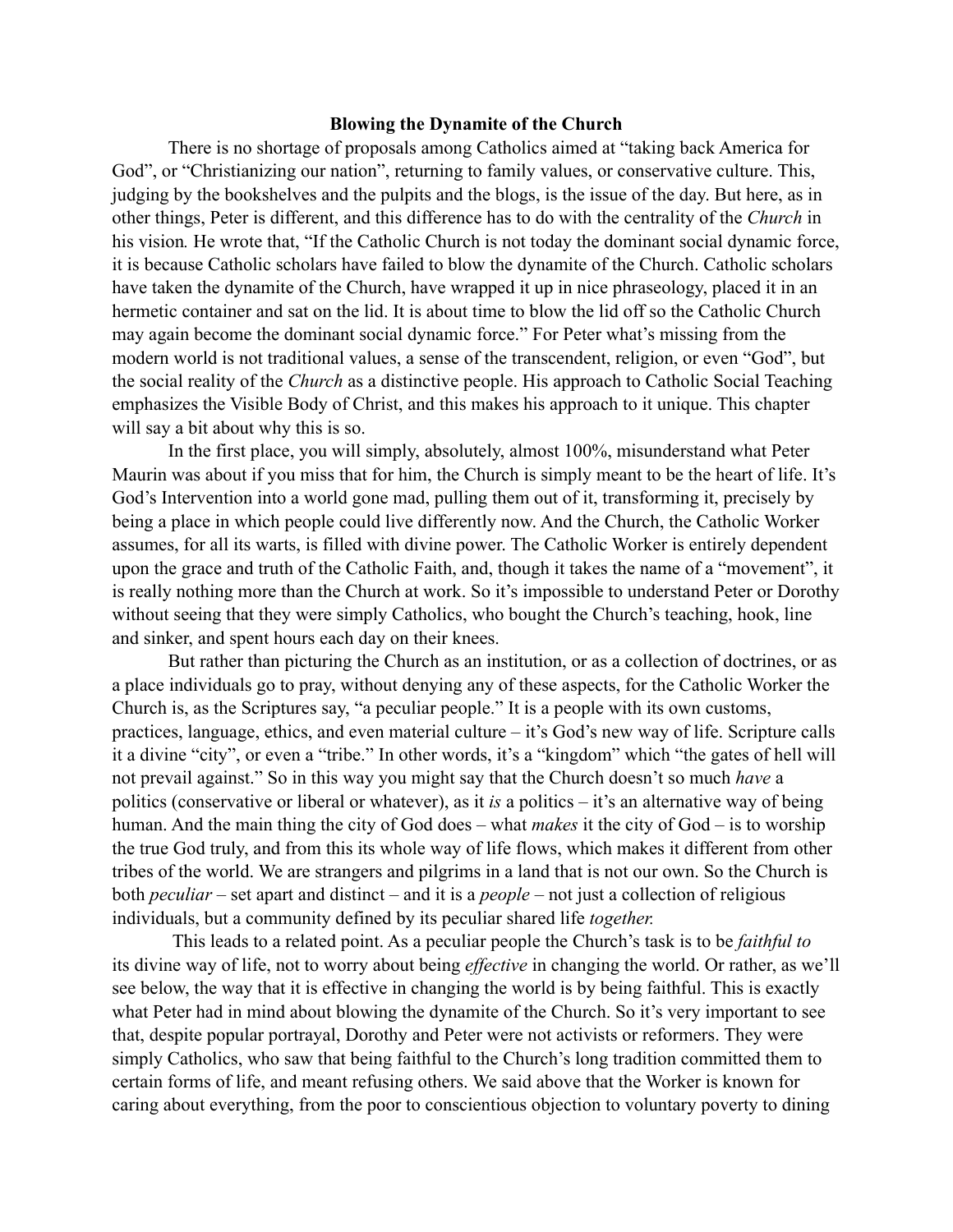by candlelight to working on the land. And it cares about those things because the *Church* cares about those things, as their newspaper continuously documented from official sources.

This emphasis on faithfulness, rather than effectiveness, takes a lot of pressure off. Today, many share with the Worker similar critiques of society. Many, environmentalists, for instance, or social justice warriors, or pro-life activists, would see the importance of its practices. But many also get discouraged exactly at this point: what's the use? It's one, or at most a few, against the whole world. Isn't it hopeless? Many burn themselves out in a thousand civil causes, rightly seeing many problems, but seeing only political or secular solutions. Setting for themselves the task of reforming the world, many quickly end in despair at the hopelessly large task. And it *is*  hopeless, by simply natural calculations. But the Catholic Worker is simply part of the Divine Project called Church, and is happy to go on with apparent failure and futility, as did Christ, knowing that it is just playing one part in an orchestra it is not conducting.

Another way of saying this is that the Catholic Worker's identity is Church-centered, not nation-centered. You might think this should be obvious. But in America, ironically, Christian identity has often been more closely tied to America than to the Church. Tons of Catholics want to talk about how *America* has lost its Christian identity, and want to Christianize American culture, or what have you. Whether the vision is some throwback to the Middle Ages, a Jeffersonian libertarian frontier dream, or simply nostalgia for the 1950s, the point is the same. It is assumed that the primary "we" is not the Church, but the nation.

This is because in many ways America itself has been a *religious* movement. We have all learned in history class how many of its settlers thought of it as a new Promised Land for a new Chosen People. America was the New Israel, which had the "manifest destiny" of bringing in an unprecedented reign of peace and prosperity. This might sound silly to us, yet it is striking how often, even today, both liberal and conservative, Catholics and Protestants, act like the nation, rather than the Church, is the Kingdom of God. We talk as if America is what unites us, not the Gospel. What is undeniable, historically speaking, as Peter liked to point out, is that at the time of the Protestant Reformation the concern for the purity of the *Church* was slowly transferred to a concern for the purity of the *state*. In that case the intense feelings of loyalty that many Catholics have towards our *nation* are not surprising, because the nation has been invested with the importance Christianity once carried. Our national feelings are *religious* feelings. So the Catholic Worker has sometimes been felt to be almost a little treasonous, precisely because she sits loose to this national identity, and tight to the identity of the Church.

This means that the Catholic Worker's *ethics* are Church-centered, rather than nationcentered. When we're trying to figure out how Christians should live, the first question is not, "What do we have to do to make America great (or more traditional, or more inclusive, or most just), the first question is, "What does being the Church mean for me?" And the Worker's answer is just what you find the Church has always said: the Mass, prayers in common, voluntary poverty, hospitality, forgiveness, non-violence, and the rest. In other words, each one of us is called to embody all the highest ideals of the Gospel, one way or another, in all our lives. Christians are idealists, and the Catholic Worker challenges our middle-class embarrassment about that. We are all, not just priests and monks, Dorothy often said, called to be saints. Like other reform movements in the Church, the Catholic Worker is a call for a return to actually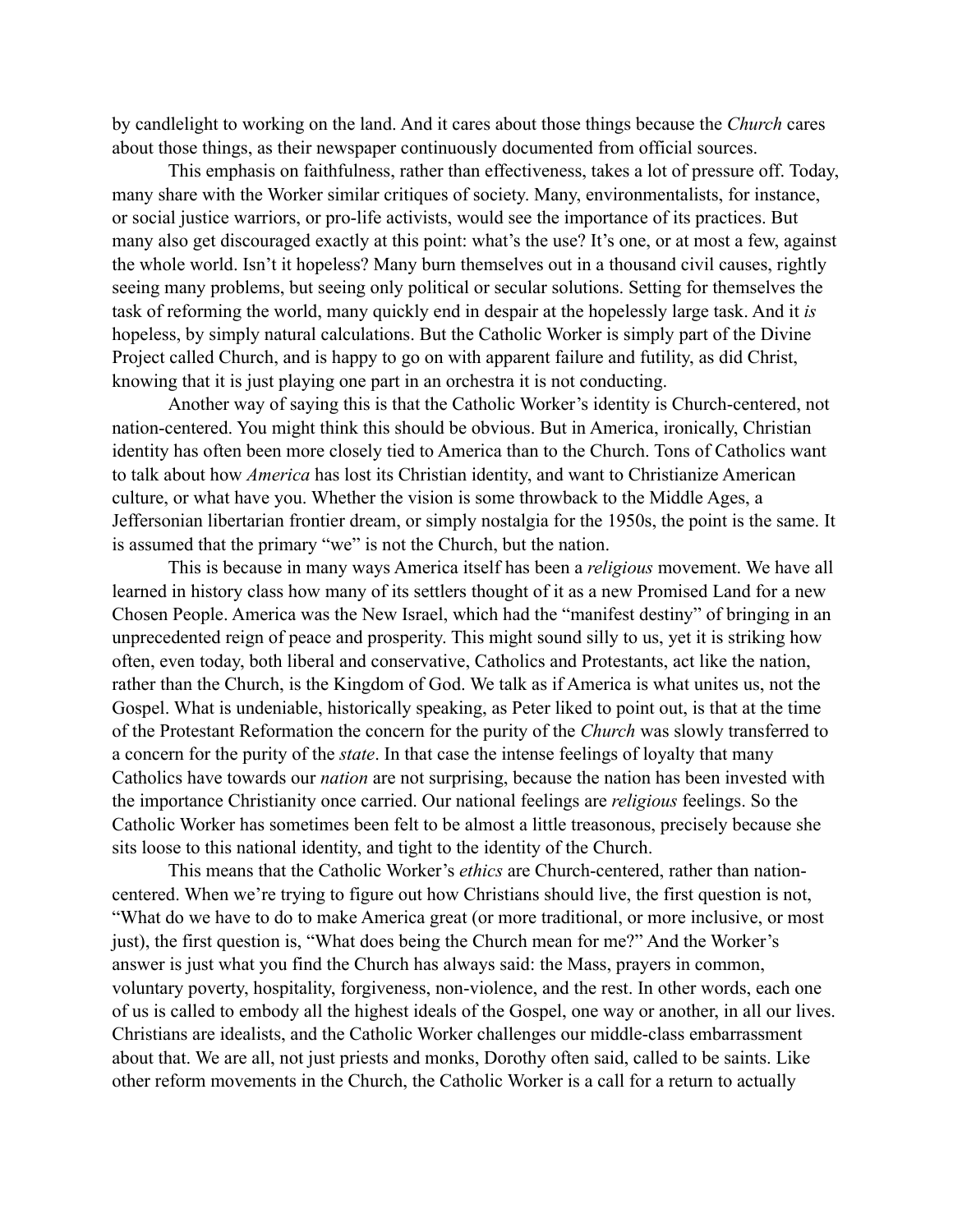trying to live out the Sermon on the Mount. In this way, it contributed to the Second Vatican Council's emphasis on the *universal* call to holiness.

This is the dynamite that Peter was talking about. But what has happened, in various ways, is that Christians have not asked what the Gospel requires, but, along with those about America, questions of a lower order: "How can I be financially secure?," "What's best for the economy?," "What's the best way to succeed?," "How can I be comfortable and avoid suffering?," "What should I do to be safe?," "How can we manage the future?" It's not just that these questions are merely allowed, or tolerated in the Church today – as a concession to our weakness. That would not be a Christian position either, but it would be understandable. Rather, with rare exceptions, implicitly and even explicitly, these are the only questions the Church encourages anyone to ask at all. And these are the questions, of course, that become natural when you're trying to make the best of the status quo. They became natural in the Church because for the longest time it was in *charge* of the status quo – the Church was an imperial power. They are the questions of those in control. And the answers are predictable enough: "Protect your country and your interests," "Be as rich as you can," "Get as much as you can, for as little as you can," "Demand your rights," "Never stop working," "Take care of your own," "Build up your military."

The problem of course is that these are not Christian answers. For those you have to turn to the teachings of the Church: "Turn the other cheek," "Blessed are the poor," "No only 'do not kill', but do not even be angry," "Give to all who beg," "Sell what you have and give to the poor," "Blessed are the peacemakers," "Blessed are those who mourn," "Do not worry about tomorrow," "Receive the homeless into your home." In other words: "Deny yourself, take up your cross and follow me." But this – and this is absolutely essential – this logic of the cross is also the logic of resurrection: true life only comes out of faithfulness, and usually apparent foolishness and failure. Even in our daily lives it is only these sort of sacrificial practices that bring life and joy. But, just to the extent that they are consistently put into practice, they also bring a complete revolution of life and priorities. And they bring it to the homes and communities and cities and lands that practice them. This logic of the cross and resurrection is the dynamite at the center of the Church.

In the first ages this dynamite brought much of the Roman world into the Christian fold. But then the Church got distracted ruling the world rather than converting and serving it. And, obviously, if you want to rule on the world's terms, those Christian answers are going to seem silly. So theologians spent immense amounts of time and energy putting down in big books with big words how it was, more or less, that Christ's ethics were not actually the Church's ethics. They were only meant for some Christians, but not for families or businessmen or soldiers. Or maybe they were meant for all, but only in private parts of their lives, not in public things like politics or economics. For those things, they said, you had to use reason, rather than faith, and consult human nature, rather than the Gospel. And so they created these fine distinctions that eventually came to be accepted without challenge, taught in the seminaries, preached from pulpit and confessional, and made their way into the common-sense of your average Catholic. This in spite of the fact that they have no foundation either in Scripture or in the official teaching of the Catholic Church.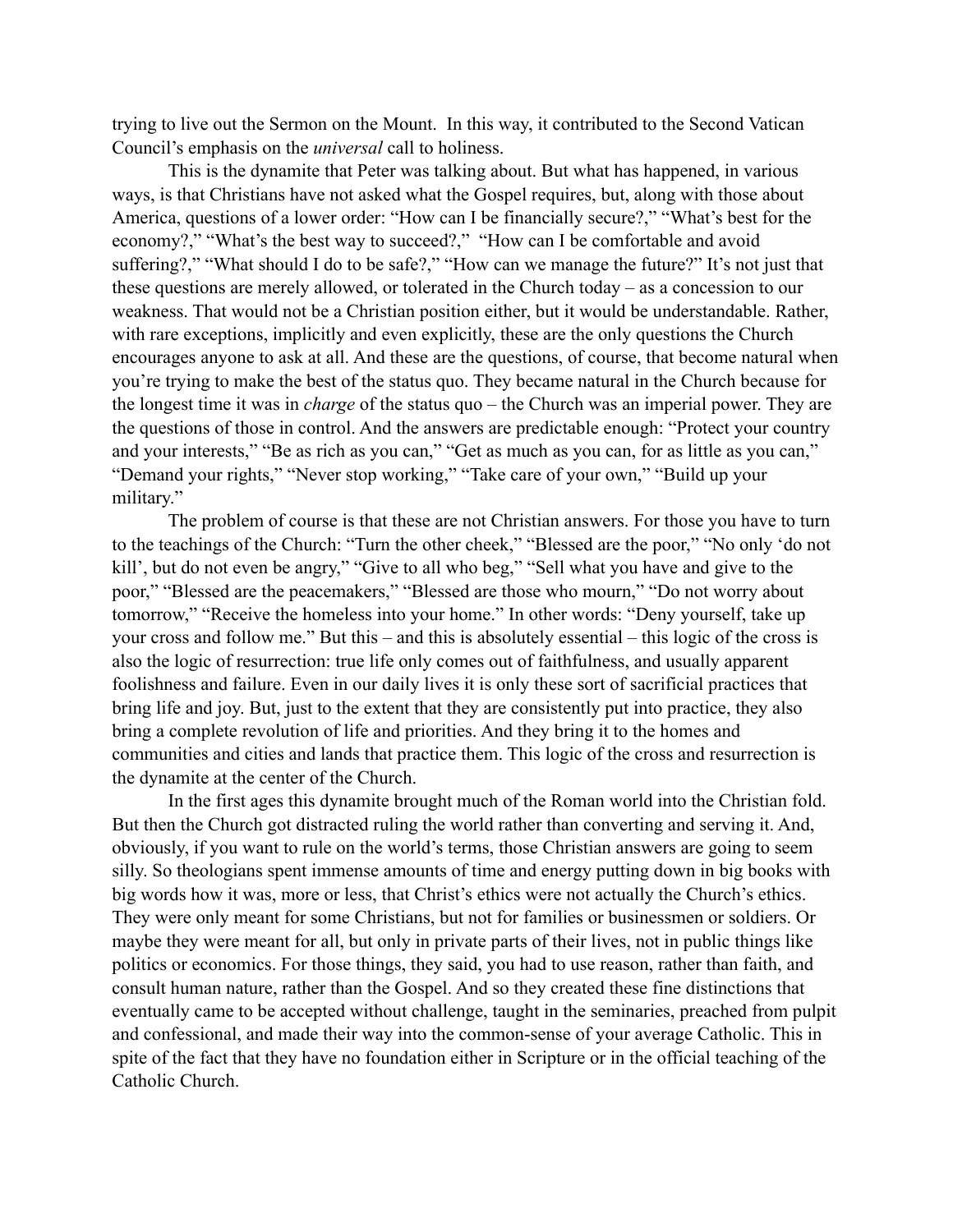Part of Maurin's genius was to be on the front lines of a movement in the Church – a return to the Scriptures and the Fathers – that refused these distinctions: there are not two ways that humans should act, one in private and one in public; one to the ordained and another to the laity. Christ gave one set of principles, and said to go and teach all nations to follow these. And this means that, at the end of the day, Maurin's vision for bringing the social order to Christ is the same as that of the early Christians: not a tweak of the Roman bureaucracy here and there, not an attempt to make the Empire a little more just, but a thoroughgoing *conversion* of every individual. Real social change can only happen, as Dorothy said, by a revolution of the heart, and that means each heart. The Worker has no other vision for society than simply for Catholics to be Catholics, to invite others to be Catholics, and so to create a Catholic social order. Its vision for society is for it to be the Church.

So for Peter Christianity is not primarily an intellectual, much less sentimental, affair, but a practical one. This makes him unique too. Catholics in different quarters sometimes give the impression that the problem with our world is that people have ceased to *think* a particular way, or have lost a *sense* of the transcendent. In other words, they have somehow gotten their philosophy wrong. So, if we could just correct that philosophy, or convince people to *think* differently, or (worse) legislate them into outward conformity, all would be well. But for Maurin *the* problem with the modern world is that Catholics have tried everything they could to be Catholics without *acting* like Catholics. And here he was just repeating what the Popes had long said: the problem with the world today is simply that the Church has ceased to be the Church. If it would do that again, even in little ways, it would blow the whole world out the water.

Peter's crazy idea was that this little way of the Church had the most radical social and political significance. It is sometimes suggested that this view of the Church as faithful rather than effective is too insular, that it's an abandonment of the world, encouraging Christians to escape and guard their purity. But this is a puzzling worry, because over and over again we find among Catholic Workers, not withdrawal from society, but something deeply relevant and engaged. Not just with the poor, but with all sorts of non-Christians: agrarian movements; issues of war and peace (including the establishment of camps for Conscientious Objectors in cooperation with the US Government); harboring political refugees; advocacy for the rights of laborers (Dorothy marched with Caesar Chavez); and the rights of migrants; protests against both abortion and the death penalty, and about as many other "secular" causes as you can imagine. Their communities tend to be filled with minorities as well as non-Catholics, and often become the center of their neighborhoods. It is anything but a retreat.

And so, ironically, if you're really concerned about America, the best way to remake American culture, restore traditional values, and all that, is to stop worrying about America. That does a disservice to both America and the Church. Trying to make a society good, much less Christian, by purely human means, is like trying to quarry granite with razor blades. Call all the meetings you like, raise grassroots movements, make laws, pass resolutions – all understandable attempts at making a degenerate culture a little better. Great ideas. The only problem is that they will not work, for they are not the Divine Idea. For, just like people, there are only two ways societies can go and only two ways they can get there. They can be raised to divine life by being part of the one Divine Society, or they can slide into barbarism and chaos outside of it. Man